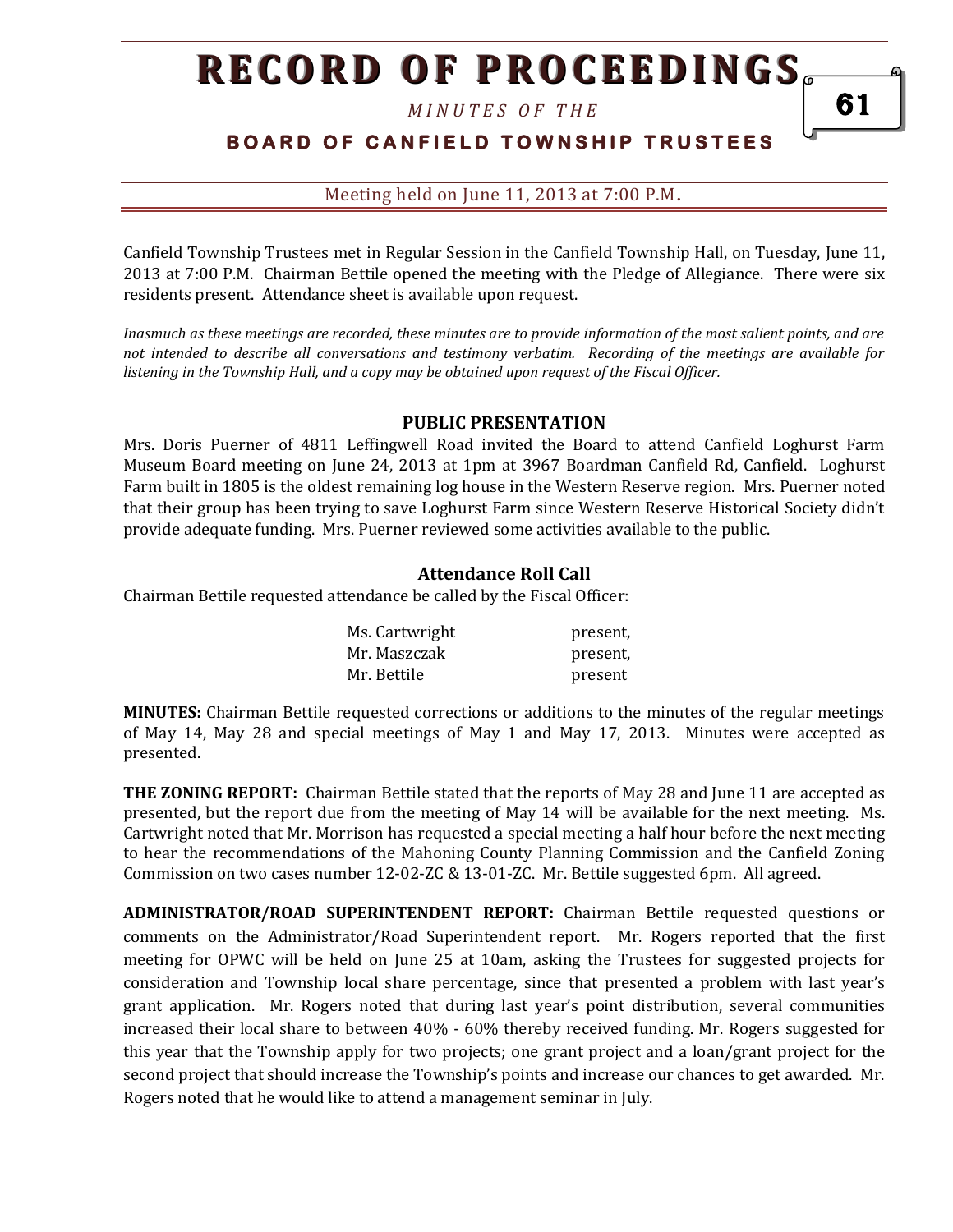## **RECORD OF PROCEEDINGS**

*M I N U T E S O F T H E* 

### **BOARD OF CANFIELD TOWNSHIP TRUSTEES**

#### Meeting held on June 11, 2013 at 7:00 P.M**.**

Ms. Cartwright mentioned the issue on Revere Run, noting that she meet with Mr. Burkett and agreed that the County should be contacted about running a camera thru the pipe to determine what the issues are before taking any action. Mr. Rogers noted that he has already placed the call to the Mahoning County Engineers Office to schedule the camera and is awaiting a return call.

Mr. Rogers provided cemetery deeds for lots #142 and #103 purchased by Gerrikaye Duesenberry and Cheryl L. Soyka for the Trustees' signatures.

Mr. Bettile presented pictures of standing water and Mr. Rogers presented the timeline for the Indian Run Phase V Storm Water Management Issue 1 Project. Mr. John Pierko with ms consultants reported that no later than next Wednesday (June 19, 2013), the contractor will be back on site to complete the work. All agreed that standing water with algae growing should not be happening. Positions of the trees were discussed and ms consultants would like location confirmation no later than Thursday. Board agreed that Mr. Bettile will handle the positioning of the trees. Discussion went on for twentythree minutes, therefore the full report and pictures are on file. The Board accepted the written report as presented.

**FISCAL OFFICERS REPORT:** Chairman Bettile called on the Fiscal Officer, Carmen I. Heasley, to present the financials. She reviewed warrants and electronic payments.

**Correspondence:** Fiscal Officer received a public record request. Acknowledgement letter came from the Ohio Department of Commerce – Division of Liquor Control confirming hearing withdrawal on objection to the application for liquor permit requested by Glenn Boros, Summit Drive Thru LLC. Fiscal Officer noted receipt of new application for liquor permit on Katie's Pour House LLC. There was no objection to this permit request therefore the Fiscal Office will complete the form and advise the Mahoning County Commissioners Office. The office is in receipt of a thank you letter from Canfield Post #177 for our help with the Memorial Day activities.

#### **UNFINISHED BUSINESS RESOLUTION 2013-06-11-110 Appliance Drive Advertising**

Ms. Cartwright moved to approve spending \$782.00 for advertising the Appliance Drive which was conducted on June 1, 2013 in conjunction with the Green Team. Mr. Bettile seconded the Motion. Discussion: Ms. Cartwright reported that she previously approved this expenditure since it fell under a Trustee's authority of \$2500 spending limit. Roll call: Ms. Cartwright, yes; Mr. Maszczak, yes; Mr. Bettile, yes. Motion carried 3 to 0.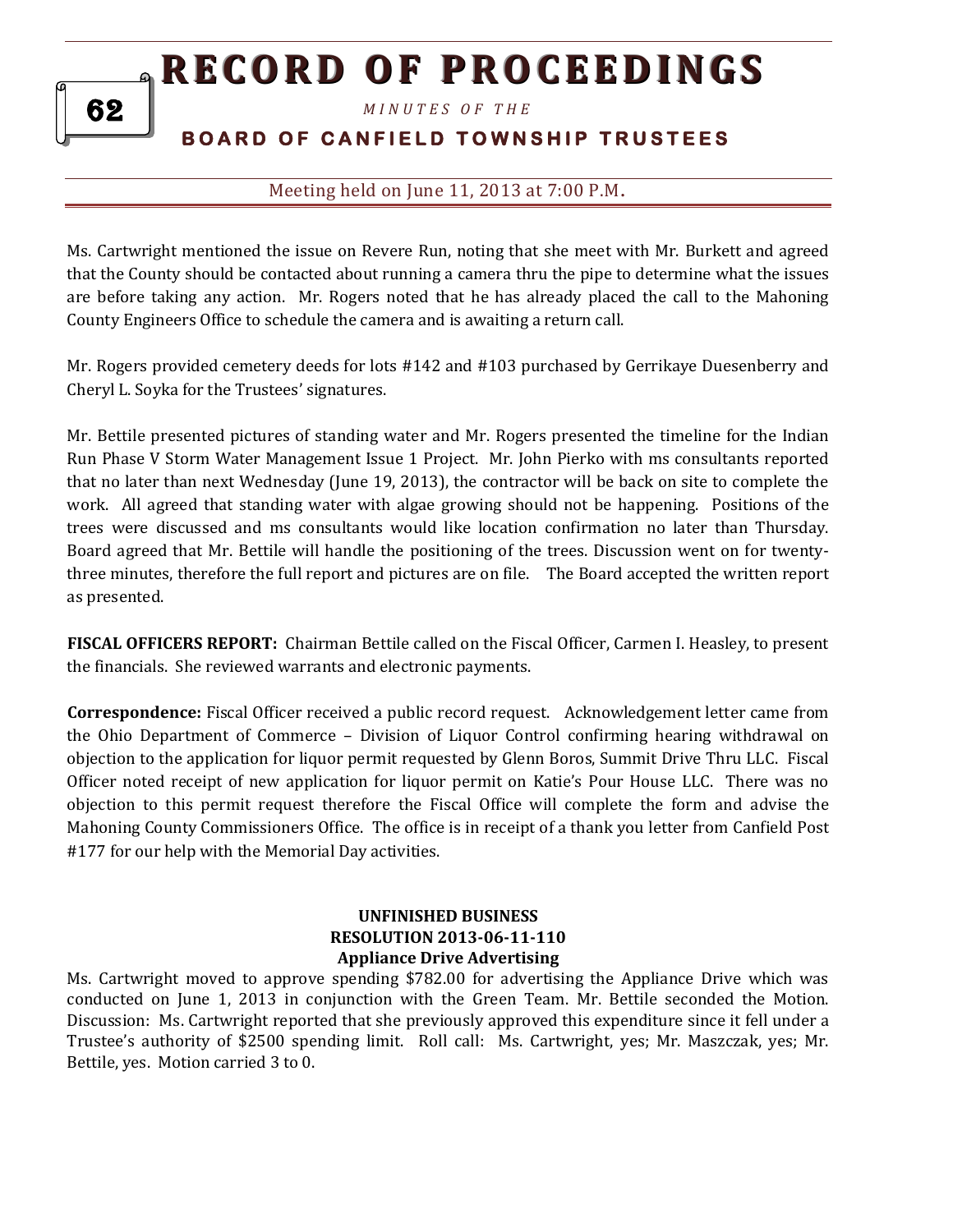# **RECORD OF PROCEEDINGS**

*M I N U T E S O F T H E* 

**BOARD OF CANFIELD TOWNSHIP TRUSTEES** 

Meeting held on June 11, 2013 at 7:00 P.M**.**

#### **RESOLUTION 2013-06-11-111 Nuisance Properties**

Mr. Maszczak moved to approve under the authority of the ORC 505.87 as pursuant to resolution #2010 -04-13-98 the following as nuisance properties: 6445 State Route 446; 8442 Leffingwell Road; 6345 Catawaba Drive; 4257 Burgett Lane. The Motion was seconded by Mr. Bettile. Roll call: Ms. Cartwright, yes; Mr. Maszczak, yes; Mr. Bettile, yes. Motion carried 3 to 0.

#### **NEW BUSINESS RESOLUTION 2013-06-11-112 Warrant Payments**

Mr. Bettile moved to approve Warrants #8835 thru #8871 including electronic payments #122-2013 thru #139-2013 in the grand total of \$105,520.68 as general & payroll obligations of the Township. The Motion was seconded by Ms. Cartwright. Roll call: Ms. Cartwright, yes; Mr. Maszczak, yes; Mr. Bettile, yes. Motion carried 3 to 0.

**Trustee Comments**: none.

#### **ADJOURNMENT**

Chairman adjourned the meeting at 7:34 pm. The next regular meeting of the Board shall be held on July 9, 2013 at 6:00 pm.

\_\_\_\_\_\_\_\_\_\_\_\_\_\_\_\_\_\_\_\_\_\_\_\_\_\_\_\_\_\_\_\_\_\_\_\_\_\_\_\_\_\_ \_\_\_\_\_\_\_\_\_\_\_\_\_\_\_\_\_\_\_\_\_\_\_\_\_\_\_\_\_\_\_\_\_\_\_\_\_\_\_\_\_\_\_\_\_

\_\_\_\_\_\_\_\_\_\_\_\_\_\_\_\_\_\_\_\_\_\_\_\_\_\_\_\_\_\_\_\_\_\_\_\_\_\_\_\_\_\_ \_\_\_\_\_\_\_\_\_\_\_\_\_\_\_\_\_\_\_\_\_\_\_\_\_\_\_\_\_\_\_\_\_\_\_\_\_\_\_\_\_\_\_\_\_

Mr. Anthony J. Bettile, Chairman Mr. Stephen M. Maszczak, Vice-Chairman

Ms. Marie Izzo Cartwright, Trustee Mrs. Carmen I. Heasley, Fiscal Officer